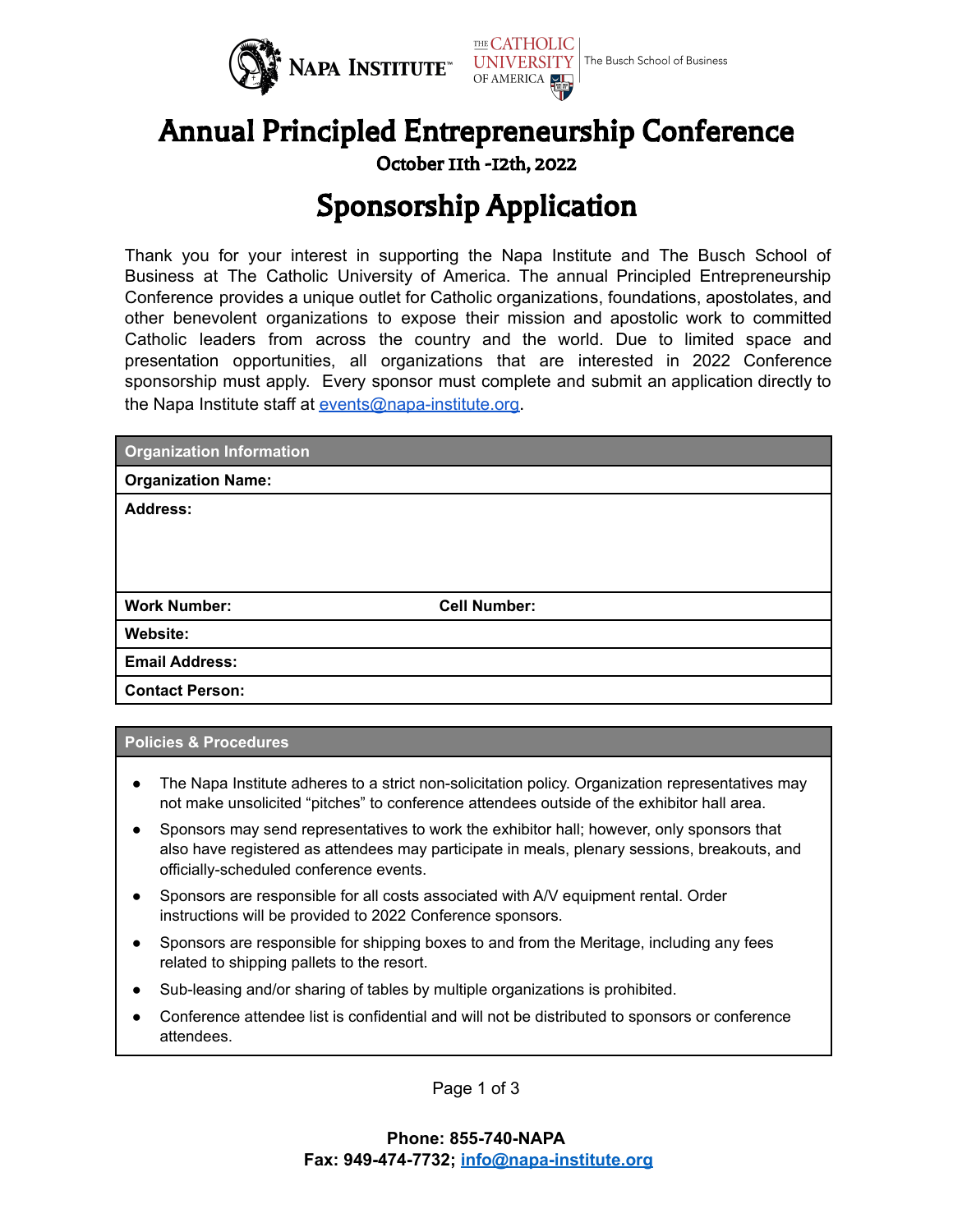



## Annual Principled Entrepreneurship Conference

October 11th -12th, 2022

| <b>Sponsorship Levels</b><br>*Limited quantities for each level. Sponsorships do not include conference registration(s)                                                                                                                             |  |             |  |
|-----------------------------------------------------------------------------------------------------------------------------------------------------------------------------------------------------------------------------------------------------|--|-------------|--|
| Gala Table Sponsor (Premium table for 10 guests at our Oct 12 Gala<br>Dinner; logo in the conference program; recognition on conference the<br>website as "Gala Sponsor;" and verbal recognition at the Oct 12 Gala<br>Dinner) - 10 spots available |  | \$10,000.00 |  |
| Platinum Sponsor (5-minute sponsor presentation before a conference<br>plenary session; logo in the conference program; and a table in the<br>sponsor hall) - 4 spots available                                                                     |  | \$5,000.00  |  |
| <b>Silver Sponsor</b> (Logo in the conference program and a table in the<br>sponsor hall) - 2 spots available                                                                                                                                       |  | \$2,000.00  |  |

#### **Payment Information**

**Via Wire:**

Beneficiary Account Name: The Napa Institute

Beneficiary Account Number: 22705589

Bank Name: Farmers & Merchants Bank

Beneficiary Bank Address: 302 Pine Avenue, Long Beach, CA 90802

Routing Number: 122201198

**Please include the following information in the memo:**

Full Name of Organization, Sponsorship Level(s), Note: 2022 PE Conference Sponsorship

**To expedite this process, please notify us when you have submitted your payment: [events@napa-institute.org](mailto:events@napa-institute.org)**

#### **Via Check:**

Payable to: Napa Institute

Mail to: ATTN: Bailey Sparks, 2532 Dupont Drive, Irvine, CA 92612

Page 2 of 3